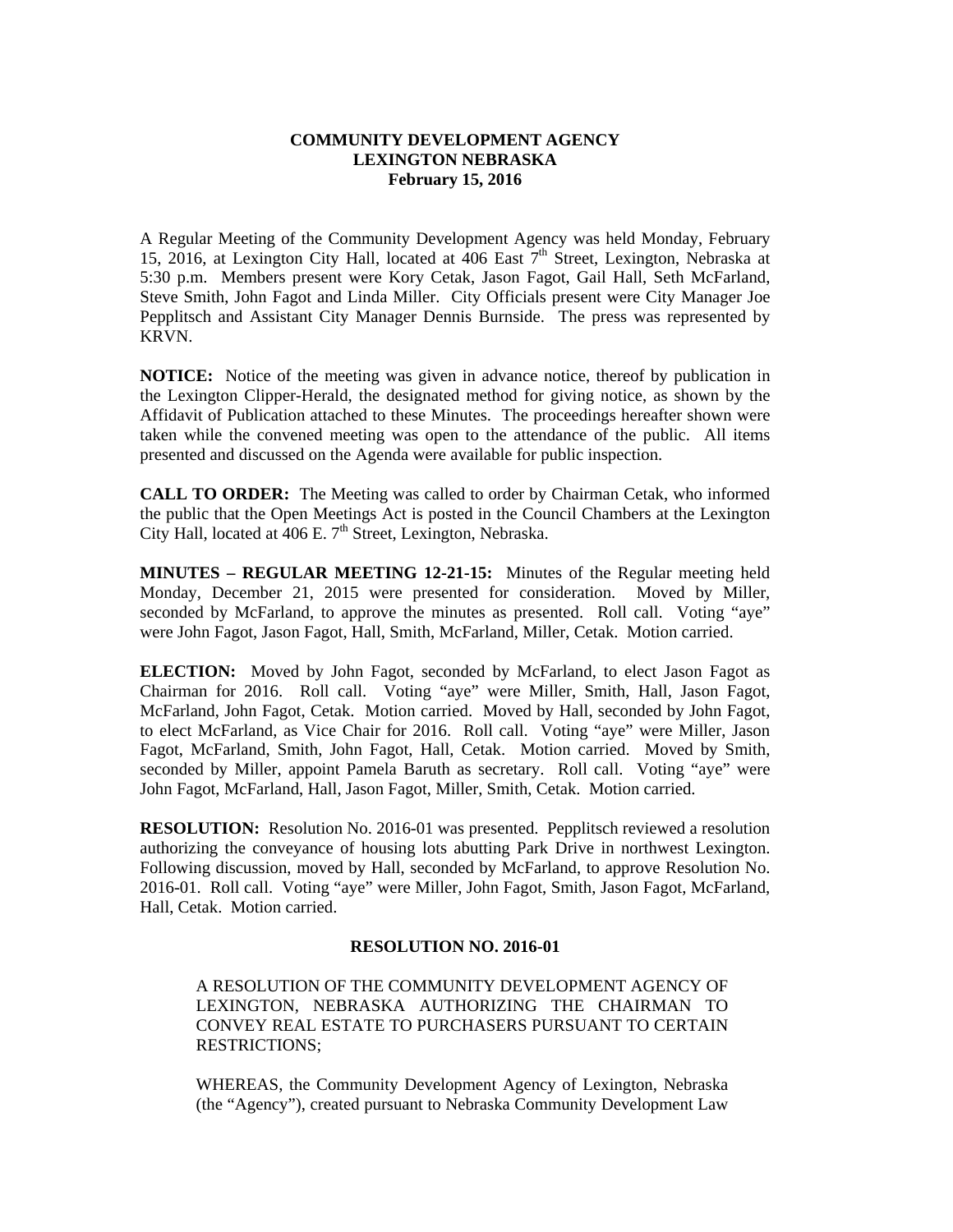(the "Act"), has the authority to convey real estate in accordance with said Act; and

WHEREAS, the Agency owns Lot 4, Block 3, Paulsen's First Addition to the City of Lexington, Dawson County, Nebraska; and the Agency owns Lot 11, Block 2, Paulsen's First Addition to the City of Lexington, Dawson County, Nebraska; and the Agency owns Lots 5 and 6, Block 1, Parkview Addition to the City of Lexington, Dawson County, Nebraska (collectively known as the "Real Estate"); and

WHEREAS, the Agency deems it to be in the public interest and in furtherance of the purposes of the Act to convey the Real Estate to purchasers pursuant to certain restrictions;

NOW THEREFORE, BE IT RESOLVED BY THE BOARD OF THE COMMUNITY DEVELOPMENT AGENCY OF LEXINGTON, NEBRASKA:

Section 1. The Chairman of the Agency is hereby authorized and directed on behalf of said Agency to convey the Real Estate to purchasers pursuant to the restrictions in Section 2.

Section 2. That purchasers may purchase the individual lots comprising said Real Estate for \$0.00, thru September 1, 2016, so long as such purchaser agrees to construct a single family dwelling within six (6) months of possession. Subsequent to September 1, 2016 purchasers may purchase the individual lots compromising said Real Estate for \$5,000.00 per lot.

### **PASSED AND APPROVED this 15th day of February, 2016.**

**RESOLUTION:** Pepplitsch reviewed a proposed redevelopment plan and contract with Designer Craft Woodworking, Inc. for property located in Redevelopment Area #1. Following discussion, Resolution No. 2016-02 was presented. Moved by Smith, seconded by Miller, to approve Resolution No. 2016-02. Roll call. Voting "aye" were Jason Fagot, John Fagot, McFarland, Hall, Miller, Smith, Cetak. Motion carried.

#### **RESOLUTION NO. 2016-02**

A RESOLUTION OF THE COMMUNITY DEVELOPMENT AGENCY OF LEXINGTON, NEBRASKA FORWARDING A REDEVELOPMENT PLAN TO THE PLANNING COMMISSION OF THE CITY FOR ITS RECOMMENDATION; PROVIDING NOTICE TO THE GOVERNING BODY THAT THE AGENCY INTENDS TO ENTER INTO A REDEVELOPMENT CONTRACT PREPARED BY DESIGNER CRAFT WOODWORKING INC., FOR REAL PROPERTY WITHIN THE CITY PURSUANT TO THE NEBRASKA COMMUNITY DEVELOPMENT LAW.

WHEREAS, it is desirable and in the public interest that the City of Lexington, Nebraska, a municipal corporation, undertake and carry out urban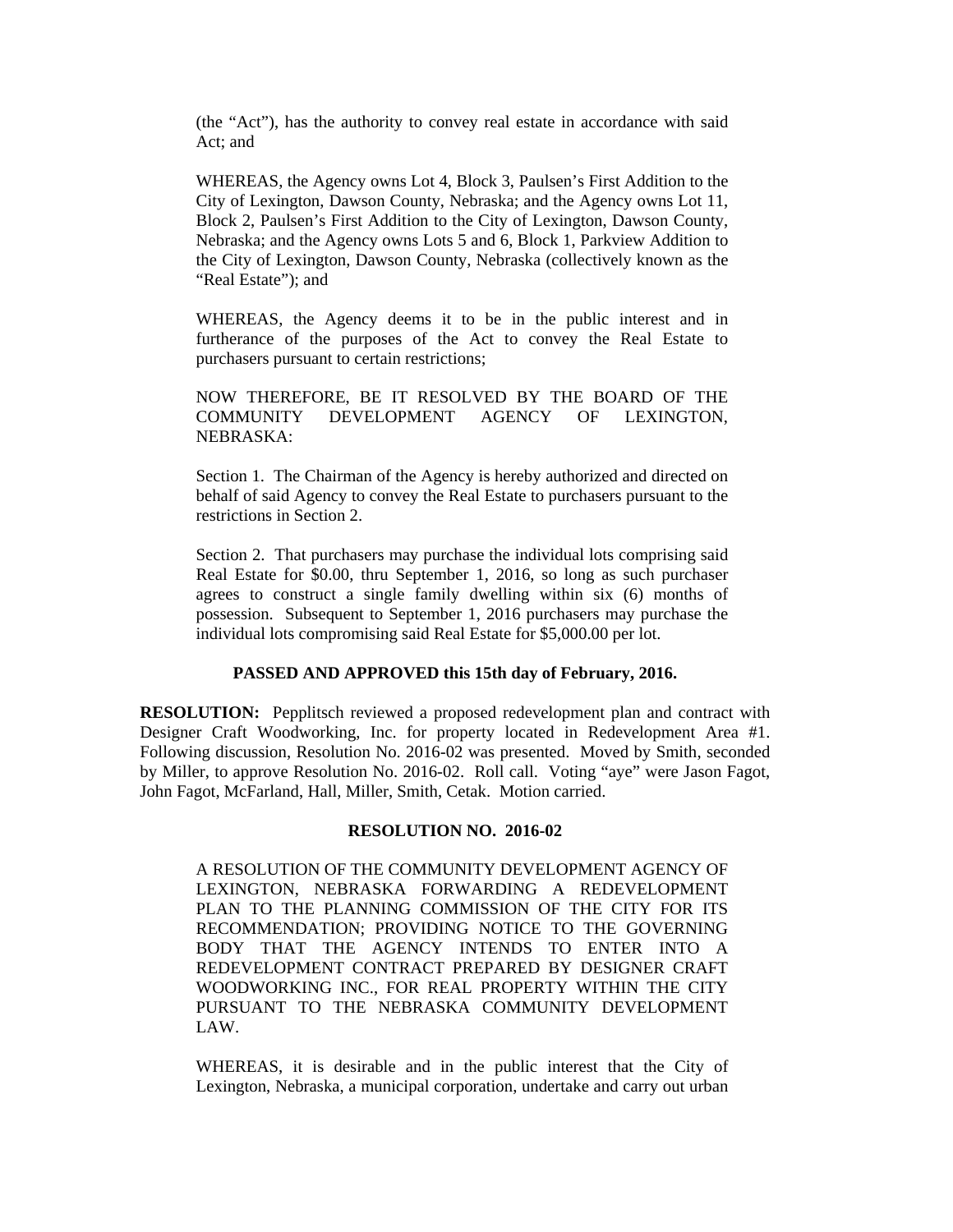redevelopment projects in areas of the City which are determined to be blighted and substandard and in need of redevelopment; and

WHEREAS, Chapter 18, Article 21, Nebraska Reissue Revised Statutes of 2012, as amended, known as the Community Development Law, (the "Act") is the Urban Renewal and Redevelopment Law for the State of Nebraska and prescribes the requirements and procedures for the planning and implementation of urban redevelopment projects; and

WHEREAS, the City in accordance with the laws of the State of Nebraska has duly prepared and approved a general plan for the development of the City known as its Comprehensive Plan, all as required by Section 18-2110 of the Act; and

WHEREAS, Designer Craft Woodworking Inc., has prepared a redevelopment plan contained in a redevelopment contract, for an area declared blighted and substandard by the City; and

WHEREAS, Section 18-2112 of the Act, as amended, requires that, prior to the recommendation of a redevelopment plan or redevelopment amendment, this Community Development Agency of the City, (the "Agency"), should submit such plan to the Planning Commission of the City for its review and recommendations as to its conformity with the general plan for the development of the City as a whole.

WHEREAS, Section 18-2119 of the Act, as amended, requires that, prior to the execution of a redevelopment contract for a redevelopment project, this Agency should provide the governing body notice of the Agency's intent to execute a proposed redevelopment contract.

NOW, THEREFORE, BE IT RESOLVED BY THE CHAIR AND MEMBERS OF THE COMMUNITY DEVELOPMENT AGENCY OF THE CITY, AS FOLLOWS:

1. The Agency hereby submits the redevelopment plan contained in the proposed redevelopment contract attached hereto as Exhibit A to the Lexington Planning Commission for its review and recommendations as to its conformity with the general plan for the development of the City as a whole.

2. By copy of this Resolution delivered to the City council of the City of Lexington on this date, the Agency hereby gives the 30 day notice required by Section 18-2119 of the Act of its intention to accept such redevelopment contract proposal with Designer Craft Woodworking Inc., such acceptance to occur not earlier than approval of the redevelopment plan contained in said redevelopment contract, by action of the City Council, after hearing according to law, in substantially the attached form Exhibit A and with such modifications, additions or deletions deemed necessary or appropriate by the Agency.

#### **Passed and approved February 15, 2016.**